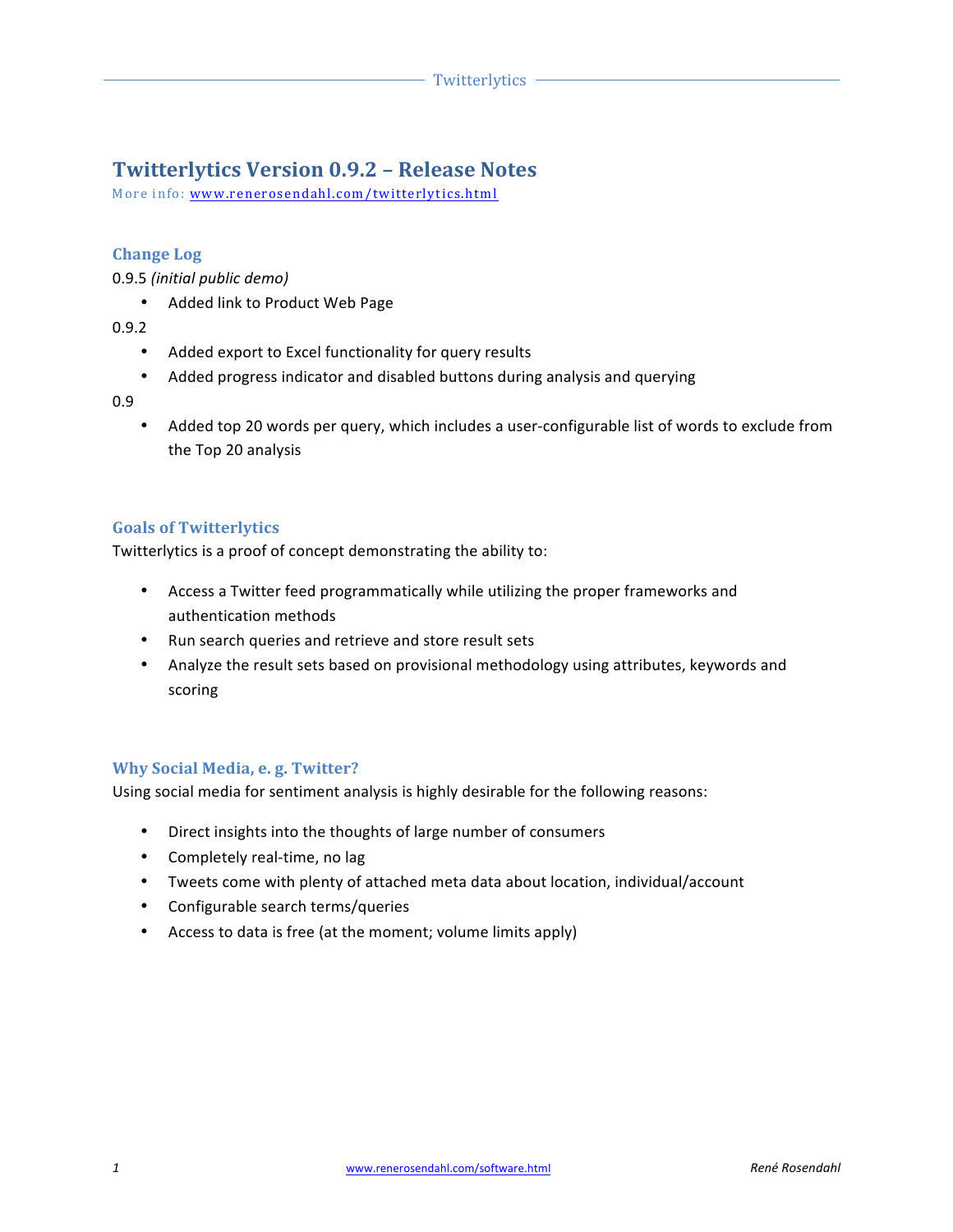## **Instructions for Twitterlytics**

### *Installation*

- 1. Copy the app onto your computer
- 2. When upgrading from a previous version  $(< 0.9)$ , please manually delete the following file:

```
~/Library/Containers/Rene-Rosendahl.Twitterlytics/Data/Library/Application\
Support/Rene-Rosendahl.Twitterlytics/Twitterlytics.storedata
```
3. Run the app (based on app security setting in Mac OS Gatekeeper, it may be required to rightclick the app and choose "Open" from the pop-menu)

#### *Use*

- 1. Create a "Query": select "add" double-click into the new row to edit the fields. Add a title and a search keyword (e.g. "#Toyota" or "Elantra"). "Number of runs" should be 1 or greater. "Run Frequency (seconds)" should be either empty or greater or equal to 5. (Due to Twitter search policy, no more than 100 tweets every 5 seconds can be retrieved.)
- 2. Select "Run Query" to execute the query; results should appear in the lower pane.
- 3. Ensure the result set is big enough for an analysis. Re-run the query if needed, which will add additional results.
- 4. Create **attributes** and associated **keywords** with scores. Example: attribute "attitude" with keywords great  $(5)$ , good  $(4)$ , nice  $(2)$ , bad  $(-2)$ , poor  $(-2)$ , sucks  $(-4)$ , crap  $(-5)$ . (You can select your own scores; I have used a scale from -5 to 5 with positive numbers indicating positive impact on the attribute and negative the reverse.
- 5. Maintain a list of **Words to be Excluded from Top 20**; these words will not be included when determining the top 20 words, which is useful for words like he, she, it, not, and, has, etc. (by design, words with only 1-2 characters will not be included in the results).
- 6. Select a query and select "Analyze Results".
- 7. Review the "Analysis" window and select an analysis to view the results. Select individual attributes to see the underlying keywords and their respective scores. Based on the scale described above, a positive total score means a positive outcome for a given attribute. The average score is calculated in order to allow comparisons between different queries using the same attribute, e.g. "attitude" toward brand A vs. brand B (even if the result sets vary in size)